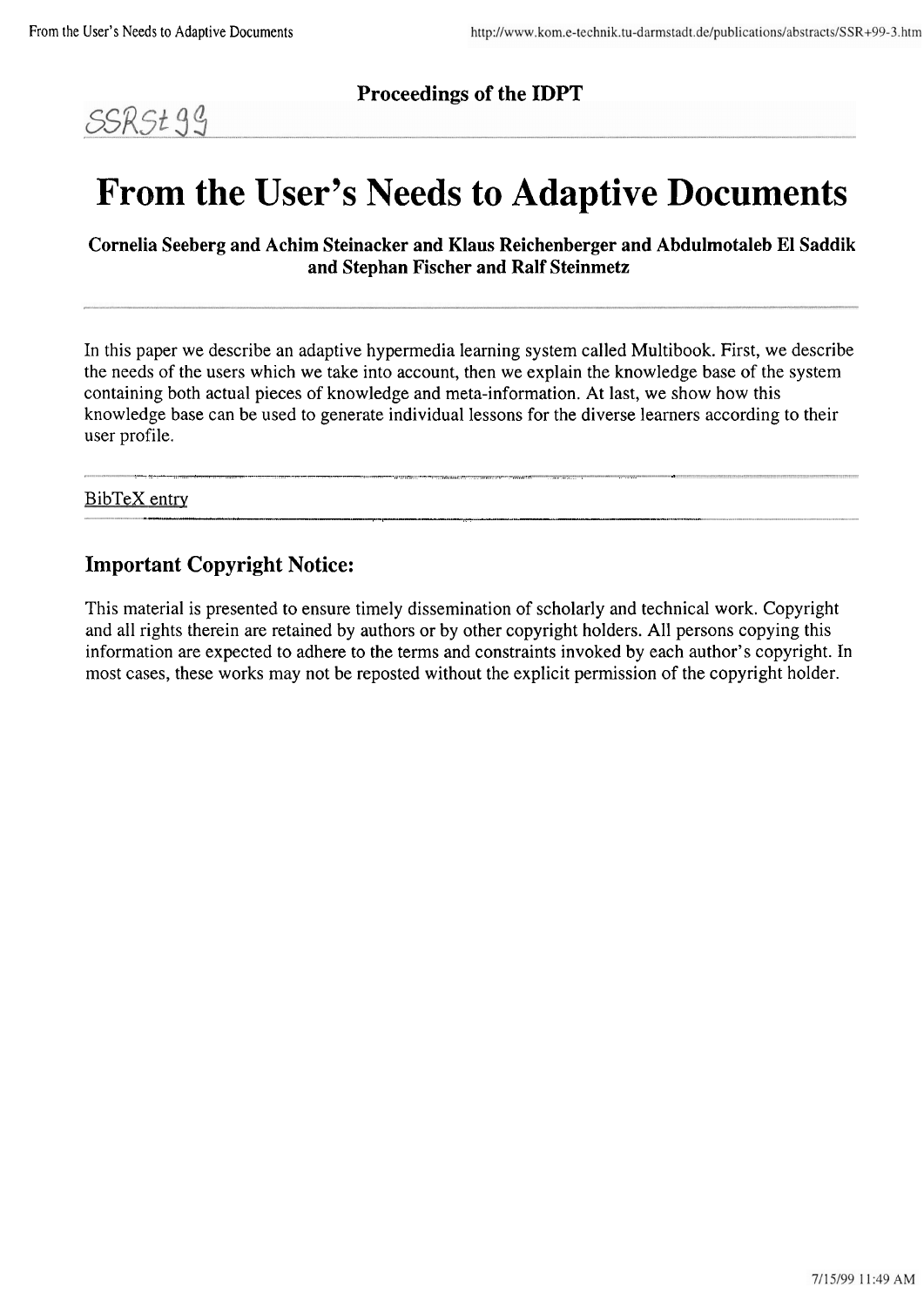# **In Proceedings of the INTEGRATED DESIGN** & **PROCESS TECHNOLOGY "IDPT'99", June 1999. will appear in the IDPT 2000 proceedings.**

# **From the User's Needs to Adaptive Documents**

Cornelia Seeberg<sup>1,2</sup>, Abdulmotaleb El Saddik<sup>1</sup>, Achim Steinacker<sup>l</sup>, Klaus Reichenberger<sup>l</sup>, Stephan Fischer<sup>l</sup> and Ralf Steinmetz<sup>1,2</sup>

**1 2 Industrial Process and System Communications** GMD IPSI<br> **Dept. of Electrical Eng. & Information Technology** German National Research Center **Dept. of Electrical Eng. & Information Technology Darmstadt University of Technology**<br>Merckstr. 25 · D-64283 Darmstadt • Germany **for Information Technology Merckstr. 25 · D-64293 · Darmstadt** • Merckstr. 25 · D-64283 Darmstadt · Germany **Germany** 

**{cornelia, stein, reichen, abed, fisch, rst )@kom.tu-darmstadt.de** 

#### **ABSTRACT**

In this paper we describe an adaptive hypermedia learning system called Multibook. First, we describe the needs of the users which we take into account, then we explain the knowledge base of the system containing both actual pieces of knowledge and meta-information. At last, we show how this knowledge base can be used to generate individual lessons for the diverse learners according to their user profile.

# **INTRODUCTION**

Multibook is a Web-based adaptive hypermedia learning system with a focus on multimedia elements, especially interactive simulations.

The growing WWW makes it necessary to provide more individualized mechanisms for delivering information to the users. This means that the documents are either generated (see for example [11]) or linked on-the-fly. Adaptivity is the way to avoid of either writing several times a document to meet the needs of the diverse users or offering each user the same document. Especially for learning systems which are supposed to be used from different classes of learners without help from a teacher, it is important to Support the users individually.

The Multibook system enhances the idea of guided tours. The system generates on-the-fly individual lessons for each user with a restricted possibility to obtain additional material. This way we overcome the gap between static guided tours ("one-size-fits-all") and a traditional hypertext system with its often cited problem of "lost-inhyperspace".

Let us observe authors supposed to write some educational text concerning a certain topic. The first thing

they do is to consider their audience. With this in mind, they will have a brainstorming session and collect all the headwords which are necessary to teach the topic. Giving them an order means to have an outline for the text, a table of contents. Having completed this, the next task is to find suitable material to fill the outline: text paragraphs, images, maps, graphics, tables, tests. This choice also depends on the needs and preferences of the audience. Teachers giving a class have the advantage to use other kind of material, such as experiments, videos, rote plays.

They also can select some pieces as additional issues in case the audience is bored or overtaxed. Or they can change the concept having prepared an alternative set of material.

It is ambitious to expect that a machine can do such an intelligent work, since teaching has been a complex cultural technique, and to become a teacher means long years of learning her/himself, and dedication. But we can try to implement algorithms which are orientated on the behavior of a good author or teacher in order to achieve a learning system which extends the possibilities of a traditional book.

### **RELATED WORK**

Recently, ideas from intelligent tutoring systems (ITS) and from hypermedia have been brought together opening the field of adaptive hypermedia. This synthesis responds to the specific strengths and weaknesses of both approaches. ITS [1], [6], [17] provide a high level of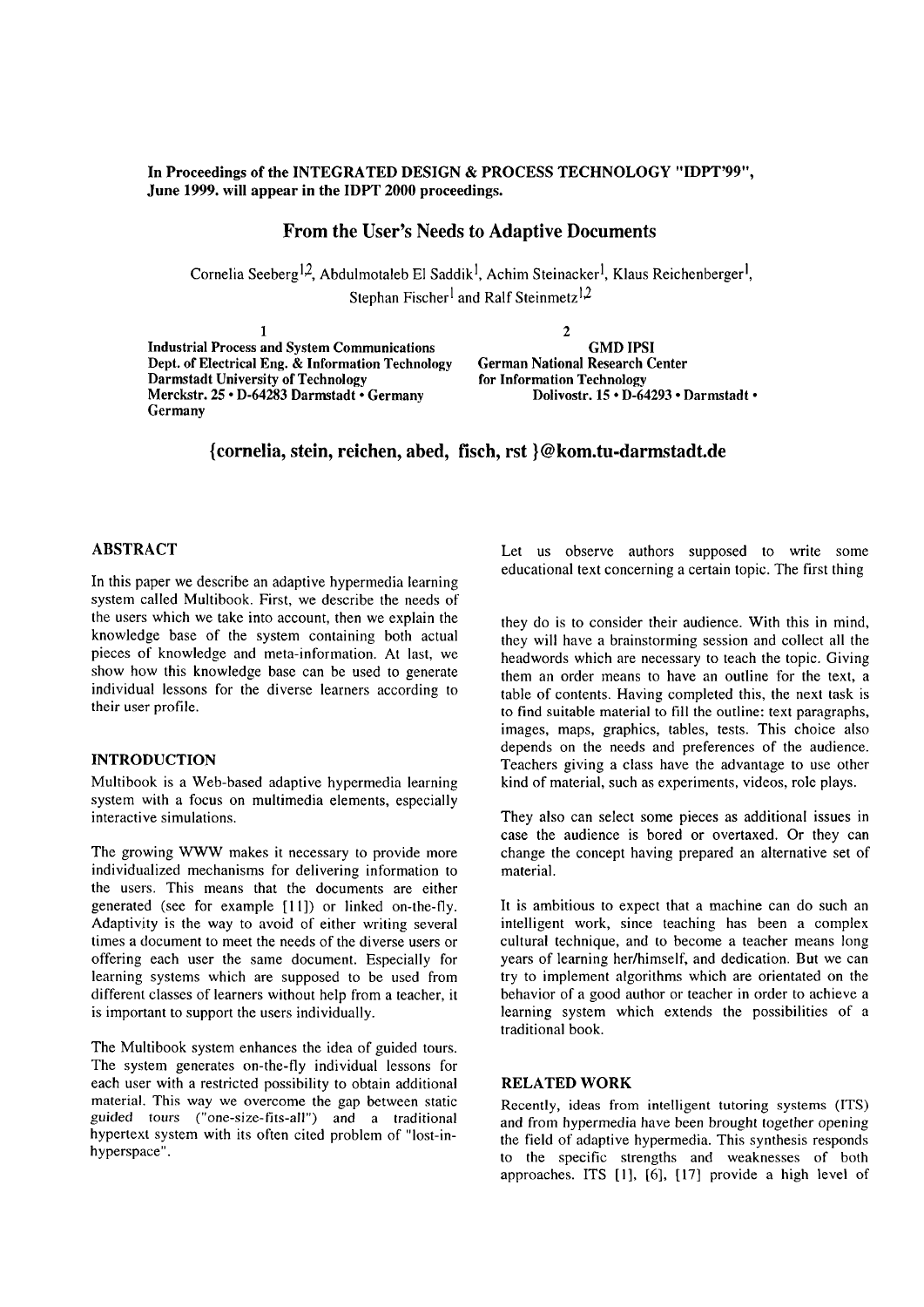guidance in learning, they model and control the entire learning process in great detail. A domain model representing all facts of the field that are to be learnt usually forms the background for a model of the learner's knowledge and knowledge acquisition. Free exploration by the learner does not play an important role in ITS, the navigation decisions are very much up to the system. ITS tend to anticipate all learning paths, i.e. states of the system and their implications for the learner's mental model. Therefore, the complete material that is presented to the learner must either be included in prefabricated lessons, tailored for communicating a specific part of the domain model in a specific learning situation. Or it must be automatically generated from the domain model. In text based domains, where text is the most important medium for instructional content, this approach is problematic, even if a long-term solution is offered by sophisticated natural language generation technology [2]. As discussed in  $[5]$ , most of the existing ITS systems are environments for coding and testing a specific programniing language. Furthermore, users often need considerable time for learning how to use an ITS, because the development of an intuitive user interface for ITS systems seems to be a very difficult task.

Hypertcxt and hypermedia systems exploit the nature of different media such as text, pictures, audio, video or simulations as a medium for making differentiated statements and communicating less structured knowledge. In addition, a hypermedia system offers more than predefined learning paths - by selecting different nodes in different order, the individual learners produce a multitude of paths through the material. The drawback of these systems is that the learning process cannot be controlled in a well defined way. This results in insufficient guidance. In particular when used for educational purposes, hypermedia systems are striving for a higher degree of control [9], [4]. We regard as decisive the step of adding conceptual information on top of the hypermedia chunks, being the basis for their intelligent selection and sequencing. Connecting the concepts with semantic rather than didactic relations that would already imply sequences or dependencies among the concepts [3] provides yet a higher degree of flexibility - this way, the concept space lends itself to realizing different learning strategies and goals but also to tasks like information retrieval.

The InterBook project is a well known adaptive hypermedia system, which also makes use of a concept space, called domain model [18], [7]. InterBook Supports navigation through the lesson with adaptive annotation, showing the type and the educational state ("ready to be learnt", "recommended", "not ready to be learnt") of each offered link. InterBook is based on the domain modeling approach of ELM-ART, a WWW version of ELM-PE,

that is currently one of the most advanced intelligent learning environments for programming. In the online description of InterBook the term "13-textbooks" (integrated + interactive + intelligent textbook) is proposed for approaches which integrate the on-line representation of learning material with the interactivity of problem solving environments and intelligence of ITS. In this sense, the Multibook project can be seen as a specific type of an 13-textbook, although our application domain brings along some different problems which requires slightly different approaches and techniques, which we will describe in the remainder of this article.

# **THE USER PROFILE**

The content of the Multibook system, currently being developed at the Darmstadt University of Technology, is based upon the printed book "Multimedia: Computing, Communications & Applications" by Ralf Steinmetz and Klara Nahrstedt [I51 consisting of about 1000 pages, and a selection of Java applets. The aim of Multibook is to have individual views on this material according to the needs and preferences of the individual users, realized in different lessons for different users.

The needs Multibook can meet are categorized in four dimensions:

- Learning aim: Here the users can specify their role, whether they are students, programmers or managers in the position to decide to buy a media server or to hire a programmer to implement JPEG etc.
- **Background Knowledge:** In Multibook the lessons are available in six different levels of difficulty.
- **Teaching method:** For the time being Multibook offers two different teaching methods. A very structured lesson following a hierarchical teaching method, and a lesson with problem oriented motivation.
- **Content type:** Here the users can select the kind of media they Want to obtain in their lesson and those they definitely don't Want to be included. (Surely, there will be restrictions due to the fact that the main medium still is text.) We consider this point as important for three reasons:
	- Pedagogical: For some users it is easier to learn from pure text, for others pictures etc. are helpful for a better understanding.
	- Technical: It doesn't make sense to send videos to a User who is connected to the server via a modern.
	- Social: With the opportunity to state the media preferences the system can select suitable material for handicapped users. A deaf user, for example, doesn't get an audio file, but some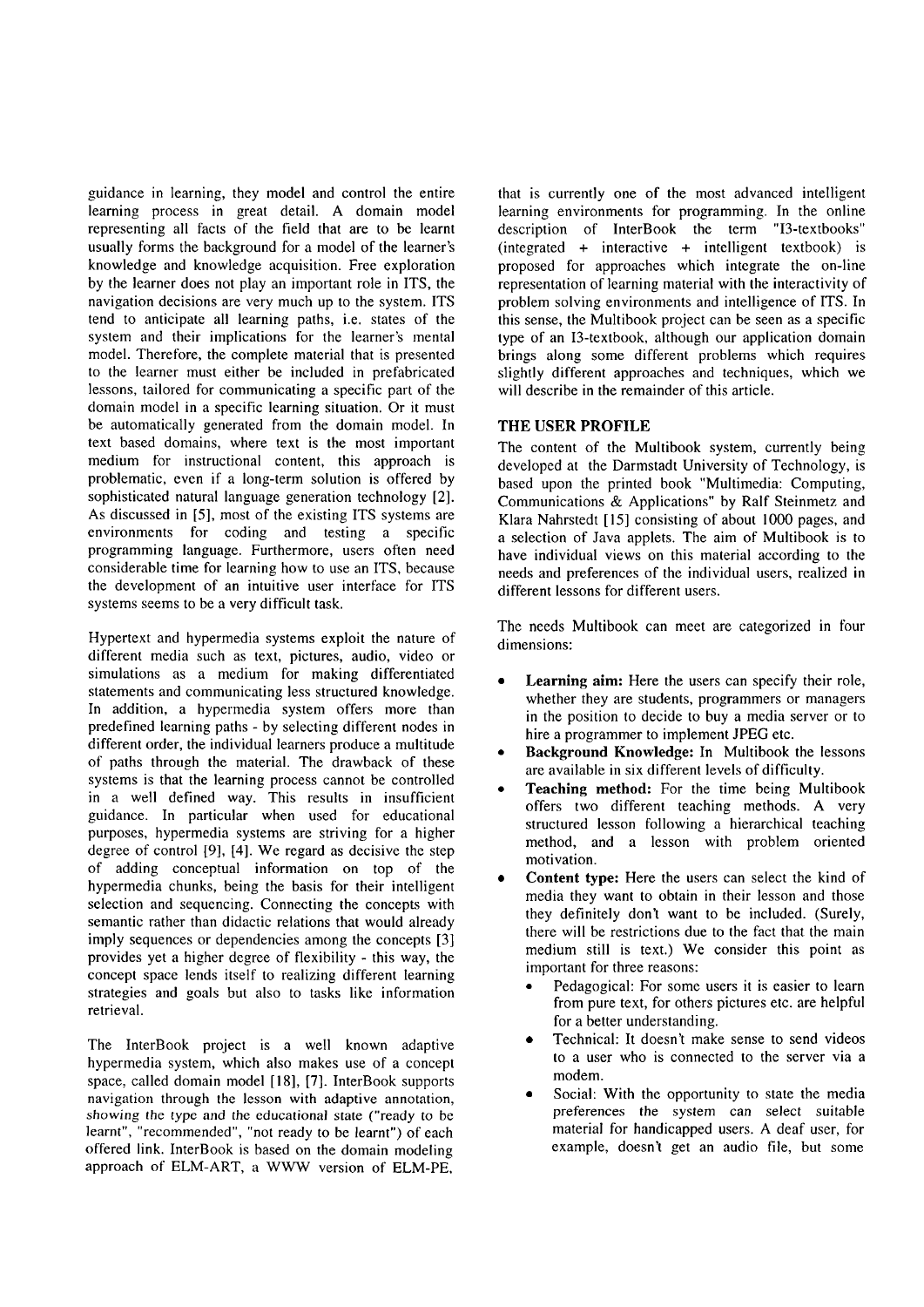visual material. This is not a makeshift, but a real alternative.

These are the four dimensions of the user profile within Multibook. In the beginning, the profile is filled with the demands and preferences of the users. While the users are working with Multibook, the system keeps track of what information they have already seen/learnt, what additional material they have demanded to See, the results of the tests etc.

To be able to generate lessons according to these four dimensions of the user's needs, the knowledge base of the systems has to provide meta-information.

# **MUKTIBOOK'S KNOWLEDGE BASE**

There are two spaces where the information and the metainformation are modeled: a domain model, which we call the ConceptSpace, and the MediaBrickSpace, where knowledge is represented in small modular pieces of text, images, audio, video, or animation. There are objects (concepts and media bricks), relations (semantic in the ConceptSpace and rhetorical in the MediaBrickSpace) and attributes of the media bricks. The concepts and the actual content are therefore separated. While a teaching method reflects the concepts and especially the order in which concepts are displayed, the actual content represented by the media bricks transforms the user preferences into a suitable document. In other words, the ConceptSpace represents the domain, the MediaBrickSpace is a set of possible explanations of this domain. As we have mentioned, formalization of the content to be learned lies at the core of the Multibook approach. However, we cannot aspire to substitute or completely control the process of learning from text or multimedia material rendered for human consumption and typically not available in a formal description.

Our approach is to compose individualized lessons using the network of facts and concepts from the subject domain (ConceptSpace) as an access structure to a body of text and multimedia material rather than to generate lessons directly by turning facts from the domain model into sentences, diagrams, questions and tests.

Being used as an index to the original learning material, an approach much closer to publishing practice, related to structuring and re-using assets etc., the facts in the ConceptSpace will not mirror each assertion that is made in the media bricks. It is of crucial importance for the approach to adequately choose the level of granularity, i.e. the detail and extent to which the subject field (and the learner's knowledge about it) is modeled. As a consequence of not formalizing in detail every statement of each media brick, the information we have about which bricks to combine into a lesson is a very general thematic

information. If we Want to take into account additional characteristics of the media bricks, e.g., their level of difficulty, or how the bricks fit into a certain argumentative strategy this information has to be given explicitly as attributes. We also established relations between the media bricks, these relations are not semantic, but rhetorical.

These considerations influenced the modeling of both the ConceptSpace and the MediaBrickSpace which will be described in the following:

# **ConceptSpace**

As a rule of thumb, we choose the level of granularity such that objects of the model identify topics that could serve as chapter headings in a multimedia study book. The difference to traditional chapter headings is evidently that the information is held independently from the texts and other media bricks, with the effect that the topics are "centralized" instead of being scattered across the body of material. Formally, this is realized as an entity relationship model, where each object appears only once and accumulates information. Conversely, every topic that is to be related with some other piece of information has to be modeled as an object. While a few instance objects may be relevant (some concrete person or company, etc.) the main part of the network will be formed by abstract concepts.

Such a focus on topics/concepts suggests that our ConceptSpace will be a terminological ontology rather than an axiomatized ontology, i.e. an ontology where concepts and relations have associated axioms and definitions that are stated in logic or some computer oriented language that can be automatically translated to logic. [14]. We have, however, to draw a clear distinction between the generic and the partitive hierarchy relation (a distinction, the necessity of which is discussed in the area of domain modeling [SI). We are building upon this distinction when identifying, e.g., a component (AEpart) of a media server, a certain type of file server (generic) as a topic to be explained but Want to Start the explanation of the component, say a disk controller, with principles applying to controllers in general. Up to a certain point, deciding whether talking to the learner about controllers at a given stage of the file server lesson makes sense, assumes a conclusion across a path composed of different relations. To this end, we found it necessary to look at the AEpart relation as a statement relating the set of instances of one concept with the Set of instances of the other and to additionally quantify this statement. In general, it must be possible to query the network starting from arbitrary points. This makes it necessary to also think of the terminological relation that we use as statementslassertions that have to be correct no matter which way you read them. They may not be based on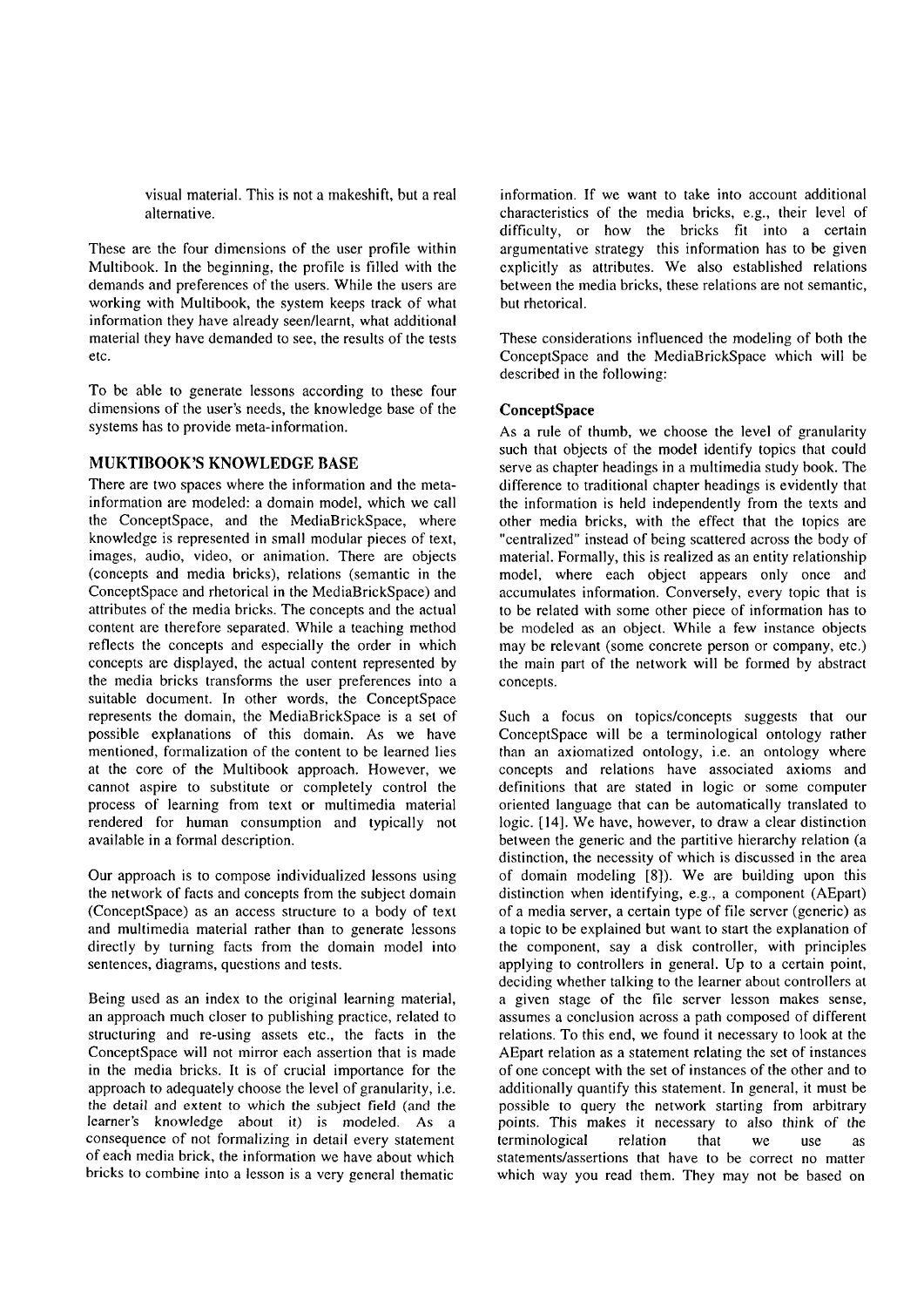implicit assumptions in which order the material is presented or any other context information.

We employ the following set of relations for the ConceptSpace:

Note: These relations and constructions are necessary to create the view of a learner. For other types, such as manager, more relations are needed. As we only intend to offer learning documents for students, we omit a more detailed list of relations here.



#### **Fig. 1: Basis type of semantic relations**

**Superconcept:** A is the superconcept of B means that A is the broader term of B. superconcept is a transitive, non symmetric, non-reflexive, hierarchical relation. Example: compression/decompression procedure is the superconcept of image compression. Inverse Relation: subconcept

**AEpart:** A has a AEpart (For All, there Exists part) B means that every kind of A (i.e. all its subconcepts) has B as a part. AEpart is a transitive, non symmetric, nonreflexive hierarchical relation. Example: compression/decompression procedure has decompression as a part. Inverse Relation: invAEpart

Note: There are other part-relations, such as AApart (for each A are all kinds of B parts) but in the Multibook system only the AEpart relation is employed. This relation could also be read as "compression/decompression procedure uses decompression".

**EEpartOf:** A is EEpartOf B means that a subconcept of B is part of at least one A. EEpartOf is a transitive, non symmetric, non-reflexive hierarchical relation. Example: compression is AEpartOf compression/decompression procedure. Inverse Relation: invEEpartOf

**InverseProcedure:** A is inverseProcedure of B means that A is the inverse procedure of B. inverseProcedure is a non transitive, symmetric, not generally reflexive relation (i.e. in most cases it is not reflexive, but there are procedures which are the inverse of themselves).

Example: Compression is the inverseProcedure of decompression. Inverse Relation: inverseProcedure

**Follows: A** follows **B** means that directly after concept **A**  comes concept B, e.g. A, B are successive steps in a procedure. Follows is a non-transitive, non-symmetric, non-reflexive relation. Example: image processing follows image preparation when talking about JPEG. Inverse Relation: precedes

**ProblemSolution:** A is a problemSolution for B means that A solves a problem which arises due to B. Example: Compression is a problemSolution for the problem storage space

The next two relations are formally of a a different type.

Partition: A has a partition with regard to a hierarchical relation with a certain partition aspect means that the related concepts (partitionElements) build a partition of A, i.e. the partitionEIements are distinct and all partitionElements together are A. The functionality is illustrated in Figure 2. Example: vector graphics and pixel images is a partition of image with respect to the aspect of the representation format.



#### **Fig. 2: "Partition" relation**

**Difference (Rahmstorf Relations): [I31** A is difference of B means that there is a superconcept C of B and B is specified from C by the aspect of A. difference is a non transitive, non symmetric, non-reflexive relation. An example for difference can be found in Figure **3.**  Example: text is the difference of text compression with respect to the superconcept compression. Inverse relation: differenceOf

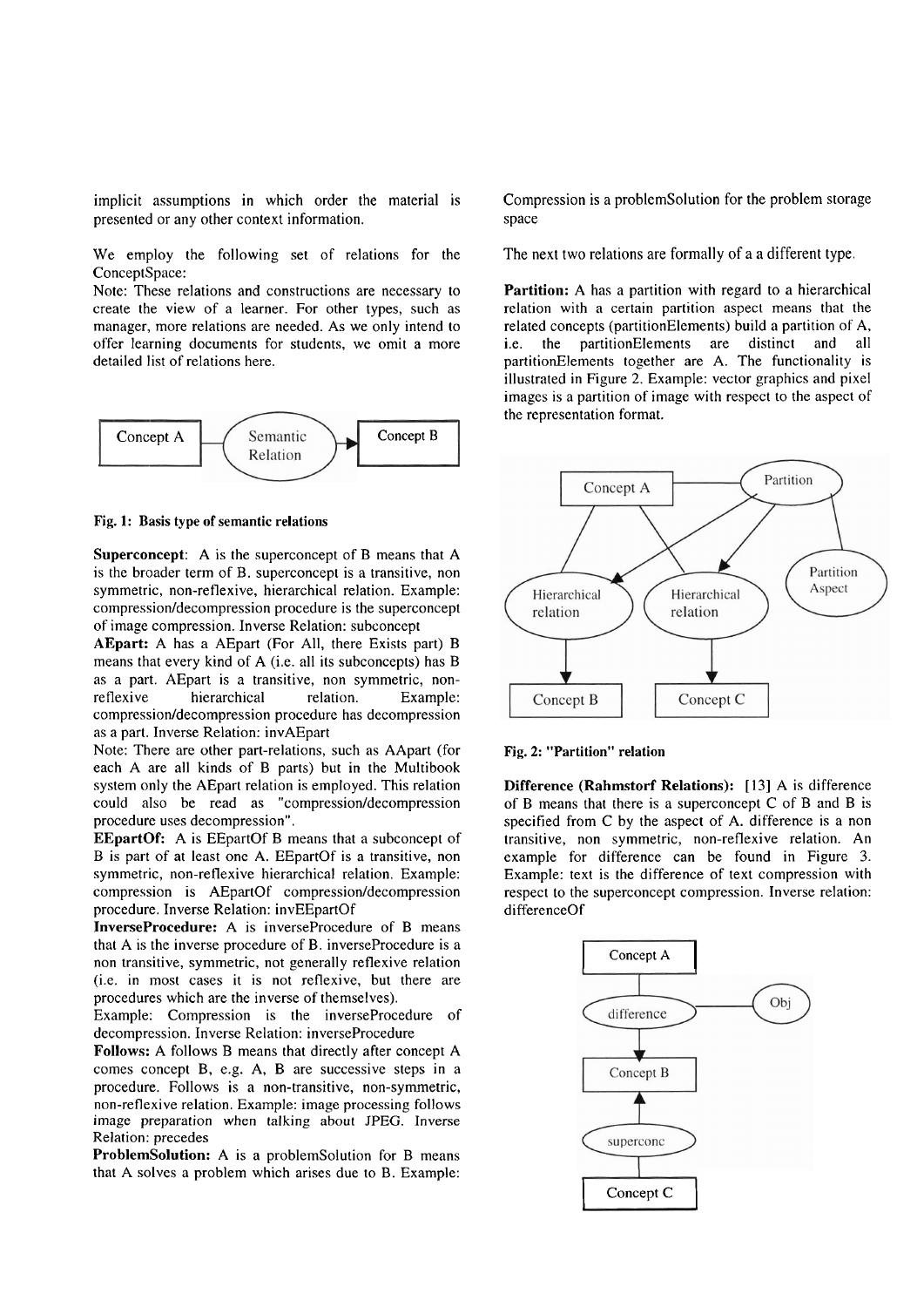## **Fig. 3: "Difference" relation**

There are different possibilities to choose a set of relations. The granularity of the model relates to the fact that we are interested in roughly structuring the domain rather than completely representing all facts. In the vocabulary of Knowledge Engineering, this makes our ConceptSpace a terminological rather than an axiomatic ontology [14]. We are aware of the benefits that the extended use of verb concepts, and the expression of a greater variety of facts they allow, could have for our domain. However, the current model is, for simplicity reasons, mainly built around noun concepts [8]. Semantic relations strongly guide the composition of lessons but do not predetermine a unique set of topics and the order of these, to map a single order of specific topics onto a teaching method.

#### **MediaBrickSpace**

Media bricks can either be text or other multimedia elements such as images, graphics, video and audio streams and - with the main focus - animations implemented as Java applets. Also these multimedia elements satisfy the requirements of modularity, this means that it is necessary that the format of the media bricks enables the system to describe the content, grade of detail, and the underlying pedagogical concept of the media brick. Thus it is possible to integrate a media brick in a lesson, independent of the kind of media. A specific problem is the level of difficulty which is not a matter of a single media brick. Whether a media brick is difficult to understand depends on various aspects, such as background knowledge of a specific user or the media bricks the user has seen/ learnt before.

Particular emphasis of our work lies on the issue of coherence [16]. When a user of a hypertext does not have the possibility to choose the pages, i.e. helshe cannot establish the relation between the parts of the lesson by himself/herself, he/she is more likely to expect a coherent lesson, a lesson where the relations between the parts are obvious, although they are put together by someone else. For this purpose the media bricks are not only linked to the corresponding concept but also interconnected in the MediaBrickSpace by rhetorical relations based on the Rhetorical Structure Theory [10], [12].

Examples for such rhetorical relations are "deepen" or "explain". It is a major task of the system, to make these relations explicit. We currently use the following relations:



**Fig. 4: Rhetorical relations between nodes in the MediaßrickSpace** 

**example:** MediaBrick B contains a text describing the runlength algorithm, MediaBrick A contains a concrete example with an uncompressed data stream and the runlength encoded stream.

**illustrates:** MediaBrick B contains a text with some numbers, MediaBrick A contains a diagram illustrating these numbers.

**instance:** MediaBrick B contains a graphic where all video compressing processes are listed. MediaBrick A describes MPEG.

**restricts:** MediaBrick B contains a description of a theory, MediaBrick A describes cases where the theory fails.

**amplifies:** MediaBrick B contains a video stream describing a CSCL system. MediaBrick A contains a text describing how CSCW Systems work.

**continues:** MediaBrick B contains an uncompressed image. MediaBrick A shows the Same image runlength encoded.

**deepens:** MediaBrick B contains an animation visualizing how the DCT works. MediaBrick A contains the formula of the DCT.

**opposite:** MediaBrick B states a theory of a specialist. MediaBrick A contains a statement of another specialist contradicting the first one.

**alternative:** MediaBrick B contains an image making clear what a pixel image is. MediaBrick A contains a text explaining a pixel image.

In general, the rules for building the lesson out of the relevant media bricks have to use the rhetorical relations and the characteristic of the media bricks, in order to match the users level of difficulty, media preferences and coherence expectations. Simultaneously, they have to work off the structure of the lesson compiled earlier and to fulfil the demands of the user's teaching method. Note that the teaching method requires rules working on both spaces. These goals are not always easily harmonized: The system will, for instance tend to select as the next media brick one that is connected to the current one but also one that is connected to the next topic in the planned structure.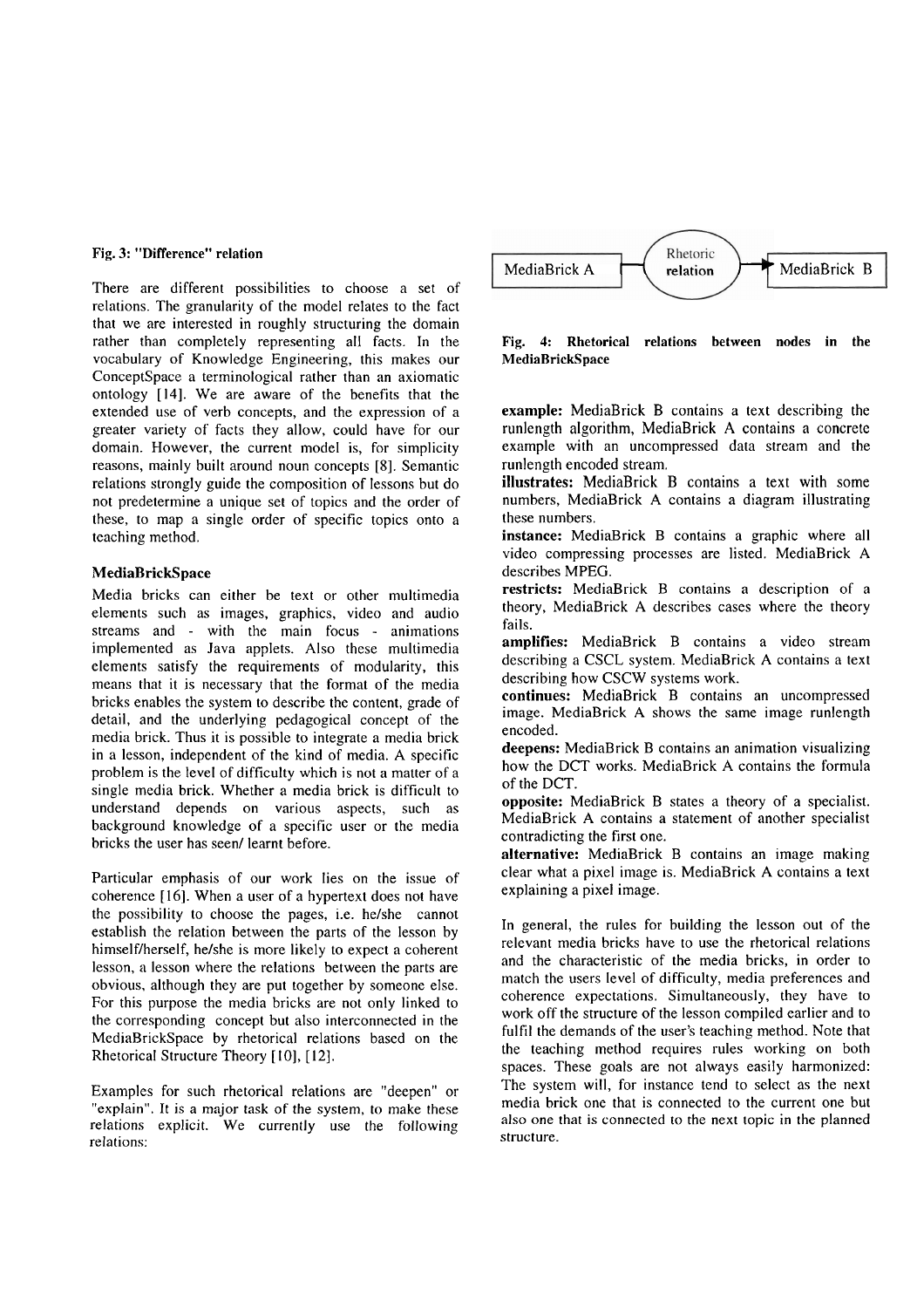# **COMPILING A LESSON**

It is in the nature of learning that learners do not know in advance inuch about the domain they Want to learn about, therefore they are not able to decide which aspects of the domain are relevant. It is hence the main goal of the Multibook system to offer help in form of tables of contents which are individually generated.

There are several reasons why it makes sense to provide explicit guiding for the user in the form of a table of contents:

- Users in a learning environment have to learn certain topics, if they Want it or not.
- The users may not have the necessary overview of the area to choose the relevant concepts.
- The users are not able to compose a lesson according to a teaching method by themselves.
- The knowledge base is too broad to be managed effectively without help from the system. The system can select and combine the media bricks faster and more efficiently than the users.
- A table of contents offers the users some sort of orientation. They can check where they are and to which context the current topic belongs.

Like a teacher in a first step the system composes an outline of the lesson according to the needs of the user, who is known to it via the user profile. According to this outline a table of contents is created. In the following we describe in an exemplary way the rules that operate on the different categories of the profile and on the relations in the ConceptSpace to compile an adequate outline for a lesson. The rules which are responsible for choosing the global structure of the lesson use the semantic relations corresponding to the learning aim. Note that these rules are not a hardwired part of the system and can be changed easily as long as the ConceptSpace contains the according relations.

Examples for rules using the semantic relations: In the profile, the user is characterized as a student learning for exams. Such a user will probably expect from the system to teach him/her the definition, the broader term, the components and the application of the concept to be learnt. In this case the system will search for concepts which are related to the chosen topic by the relations "superconcept", "AEpart" and "invAEpart", the definition comes from the chosen concept itself. (The selection of the topics has to be coordinated with their order arising from the chosen teaching method, and if necessary completed with other concepts needed by a teaching method.)

On the other hand, managers are interested in different aspects of the same topic such as implemented systems and economical aspects. We suppose they also Want to learn something about the broader term and applications. Hence their outline contains the concepts connected to the chosen topic by the relations such as "instance" and "costs" besides "superconcept" and "invAEpart".

The outlines are represented to the specific user in form of tables of contents dynamically generated for them.

#### **Selecting the Suitable Set of Media Bricks**

After having completed the outline for the lesson, the actual content is collected from the MediaBrickSpace. Here, other aspects of the user profile have to be considered such as media preferences and level of difficulty. The metadata of the media bricks provide information about the kind of material and the level of difficulty.

The level of difficulty is automatically calculated by the system. For this purpose we exploit the properties of the rhetorical relations. For example, when MediaBrick A explains MediaBrick B we assume, that **A** is easier than B. Therefore, A has a lower level of difficulty than B. In this way we compare the whole net of media bricks. Eventually we obtain for each media brick a value indicating the level of difficulty. It is very unlikely, that there will be always six different media bricks describing roughly the Same content for six different levels. Therefore we use a hybrid method: we also combine media bricks to find the suitable level of difficulty. If there is, for example, no media brick at a basic level, the system can offer the user a more difficult media brick together with an illustration. On the other hand, if the media brick is too easy for an expert learner, but necessary, it can be combined with a brick connected to it by the relation "broadens".

To meet the media preferences of the users we added the meta-information what kind of media the specific media brick is, to the media brick. The rhetorical relation "alternative" connects media bricks with about the Same content, but different media used. So the system can choose whenever available the desired presentation format. As mentioned above, there is always a text version, but we included as much multimedia elements as possible, such as videos and especially interactive simulations.

We have seen that concerning the dimension of the learning aim, we exploit the semantic relations of the ConceptSpace, concerning the dimensions of the level of difficulty and media preference, the system uses the metainformation attributing the media bricks. The teaching method is the most complex dimension in the user profile and the one for which it is most difficult to simulate a real teacher. It is not restricted to one of the two spaces but requires rules working on both the ConceptSpace and the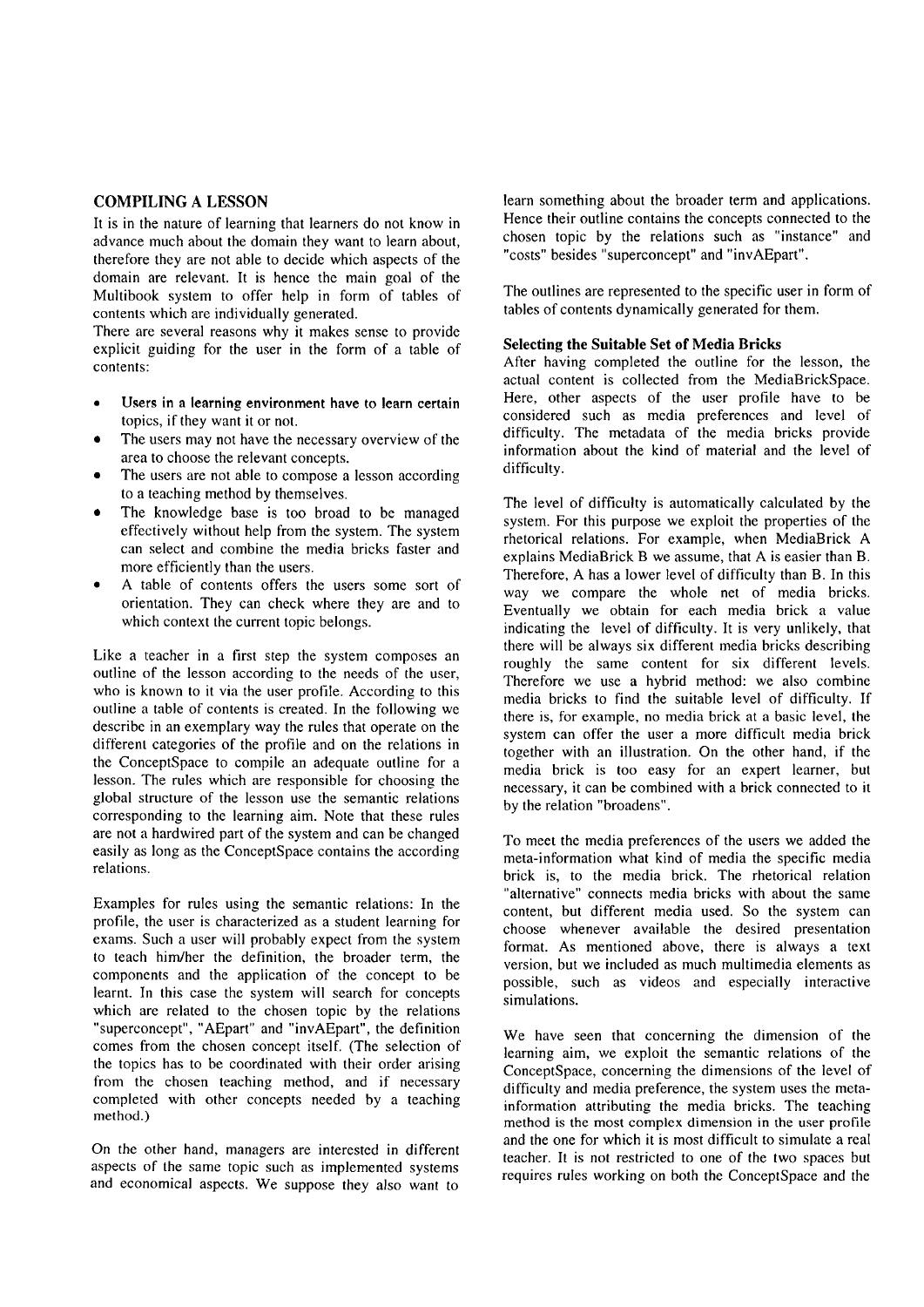MediaBrickSpace. So far we have implemented rules for two quite straightforward teaching methods. It is our goal to pass the Multibook system to domain experts (teachers etc.) to realize their theories about teaching methods. Two implemented teaching methods, we implemented so far, are the hierarchical and the problem oriented approach. We now will describe some of the rules to generate a problem oriented document to illustrate how the system works.

To motivate the users with a problem which is addressed by the chosen topic they need to know more concepts than the ones above mentioned, namely the one which is connected to the topic or one of its broader terms by the relation "problemSolution" and the concepts which are on the way from these concept back to the chosen topic. Also the relations of the MediaBrickSpace are used: It is not sufficient just to mention a problem, to emphasize it, the system gives an example of it which can be found via the rhetorical relation "example".

## **CONCLUSION** & **OUTLOOK**

In this paper we have described Multibook which intends to have individual lessons according to the user profile, the foundation of the Multibook, i.e. the knowledge base, and we have described some rules how the system works on the knowledge base to fulfil the objectives.

Currently the user profile is static, one of the most pressing tasks for the future is to make it dynamically adaptive. This means that the interaction of the learners can change their user profile during the learning session. If, for example, a user has stated to be a beginner, but always achieving excellent test results, the system will suggest to change the level and can apply this to the next document.

We have done a first evaluation giving the students the choice of the teaching method. From this experience we learnt that people find it hard to select a teaching method. Therefore the system must offer help for finding the most suitable one, probably in form of a questionnaire.

#### **ACKNOWLEDGEMENT**

The authors would like to thank the Bundesministerium für Bildung, Wissenschaft, Forschung und Technologie (BMBF) which partially funded the research project and the Volkswagen Stiftung. We owe also thank to our colleague Dietrich Fischer, and especially to Lilo Kolb and Moni Jayme for their constant Support.

#### **REFERENCES**

[1] Andersen J.R., Boyle C.F., Corbett A., and Lewis M.; Cognitive modeling and intelligent tutoring; Artificial Intelligence, 42

[2] Andre E., Rist T., and Muller J.; Life-like presentation agents: A new perspective for computer-based technical documentation. In Proceedings of the AI-ED workshop on pedagogical agents, Kobe, Japan 1997

[3] Beaumont I. H.; Interactive Anatomy Tutoring Systems ANATOM-TUTOR; in Brusilovsky P., Kobsa A., Vassileva J.; Adaptive Hypertext and Hypermedia, Kluwer Academic Publishers, 1998

[4] Brusilovsky P., Methods and Techniques of Adaptive Hypermedia; in Brusilovsky P., Kobsa A., Vassileva J.; Adaptive Hypertext and Hypermedia, Kluwer Academic Publishers. 1998

[5] Deek F.P. and McHugh J.A., A review and analysis of tools for learning programming; in Proceedings of the EdMedia, Freiburg, Germany, 1998

[6] Devedzic V., and Debenham J.; An Intelligent Tutoring System for teaching formal languages; In Proceedings of the Intelligent Tutoring Systems Conference, San Antonio, USA 1998

[7] Eklund, J., Brusilovski, P.; Individualising Interaction in Web-based Instructional Systems in Higher Education; in Proceedings of the Apple University Consortium's Academic Conference, Melbourne, 1998

[8] Fischer D.H., From Thesauri towards Ontologies?, in Hadi M., Maniez J. and Pollit St. A.; Structures and Relations in: Knowledge Organization, Proceedings of the 5th ISK Conference, 1998

[9] Greer J., McCalla G., Cooke J. et al., The Intelligent Helpdesk: Supporting peer-help in a university Course; In Proceedings of the Intelligent Tutoring Systems Conference, San Antonio, USA 1998

[10] Mann W.C., and Thomson S.A., Rhetorical Structure Theory: A theory of text organization; Technical Report RS-87-190, Information Science Institute, USC ISI, USA 1987

[I11 Milosavljevic, M., Oberlander, J.; Dynamic Hypertext Catalogues: Helping Users to Help Themselves; in Proceedings of the  $9<sup>th</sup>$  ACM Conference on Hypertext and Hypermedia, Pittsburgh, 1998

[12] Nicholas N.; Parameters for Rhetorical Structure<br>Theory Ontology; http://www.arts.unimelb.edu.au/ Theory Ontology; http://www.arts.unimelb.edu.au/ **Dept/LALX/publications/rst\_ontology.html**